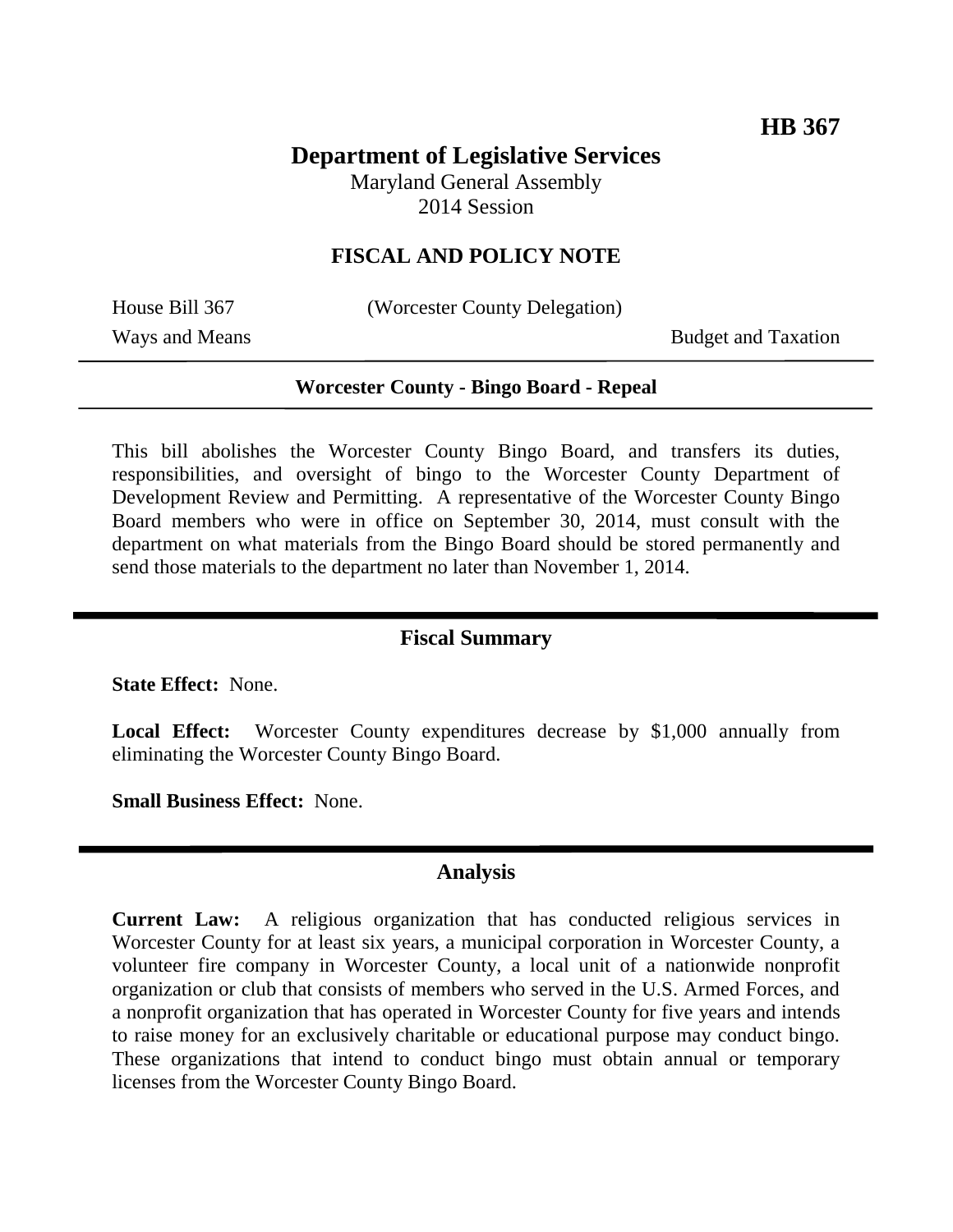The Worcester County Bingo Board consists of three members appointed by the Governor with the advice and consent of the Senate. Members must be registered voters of Worcester County and own real property in Worcester County. The Worcester County Commissioners must pay each board member an annual salary of at least \$1,000 as determined by the county commissioners and a reasonable travel and expense allowance. The term of a member is six years and begins on June 1. The Governor must fill any vacancy on the board occurring during the term of an appointed member for the unexpired term with the advice and consent of the Senate.

The Worcester County Bingo Board can adopt regulations to administer and enforce bingo, and a copy of the regulations adopted by the board must be made available at a reasonable cost. The Worcester County Bingo Board must exercise control and supervision over all bingo games, and the board must prevent bingo from being conducted for unauthorized purposes or in unauthorized manners. The Worcester County Bingo Board, its officers, and its agents may enter at any time for purposes of inspection any place where bingo is being or will be conducted or any place that has equipment that is being or will be used to conduct bingo.

Applicants must pay the Worcester County Bingo Board an annual or temporary license fee, and the Worcester County Bingo Board must pay the Worcester County Commissioners all bingo license fees collected. The Worcester County Bingo Board must issue a license to qualified applicants and, if an applicant conducts bingo on leased premises, the board must approve the lease agreement. The Worcester County Bingo Board may deny, suspend, or revoke a license if the applicant or licensee has violated any bingo laws or regulations.

The Worcester County Bingo Board must approve a licensee's employees and the terms of their employment before they may conduct bingo. Each bingo licensee must submit to the board a statement of its gross receipts and expenses. Licensees must maintain the books and reports that the board requires, and the board must submit to the county commissioners a detailed annual report of all statements submitted to the board.

**Background:** Each county is responsible for regulating gaming activities conducted by civic and charitable organizations. There is no statewide reporting of gaming activities by civic and charitable organizations, except for the slot machines operated on the Eastern Shore.

There is currently only one member serving on the Worcester County Bingo Board. The other two board member positions have been vacant since 2009 and 2011. The board reviews approximately 6 annual licenses and 30 temporary licenses each year.